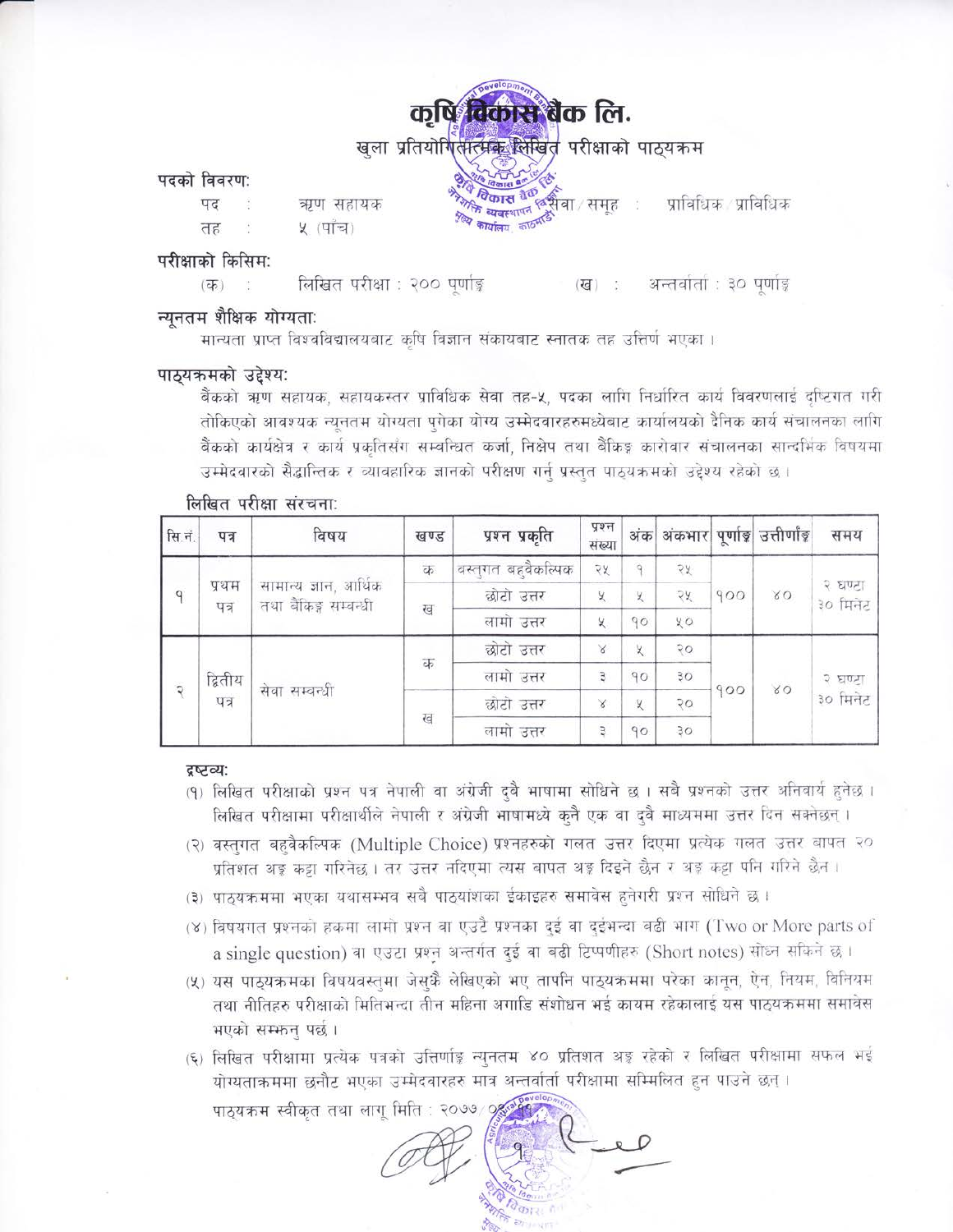### प्रथम-पत्रः सामान्य ज्ञान, आर्थिक तथा बैकिङ्ग सम्वन्धी ।

| खण्ड-कः सामान्य ज्ञान |  |                         |  | वस्तुगत बहुवेकोल्पक<br>२५ प्रश्न $x9$ अंक = २५ |  |  |  |
|-----------------------|--|-------------------------|--|------------------------------------------------|--|--|--|
|                       |  | पाठ्यक्रमको इकाई विभाजन |  |                                                |  |  |  |
| बदा न                 |  |                         |  |                                                |  |  |  |
| प्रश्न संख्या:        |  |                         |  |                                                |  |  |  |

(१) नेपालको भौगोलिक, ऐतिहासिक, राजनैतिक, सामाजिक, जनसांख्यिक, सास्कतिक, साहित्यिक, धार्मिक, प्रशासनिक, आर्थिक, शैक्षिक, वैज्ञानिक तथा खेलकद सम्बन्धी जानकारी, राष्टिय तथा अन्तर्राष्टियस्तरका प्रमख सम-सामयिक बिषय तथा घटनाकमहरु बारे सामान्य जानकारी ।

- (२) नेपालमा संवैधानिक विकासक्रम तथा नेपालको संविधान सम्बन्धी सामान्य जानकारी ।
- (३) नेपालको आवधिक योजना सम्बन्धी सामान्य जानकारी ।
- (४) नेपाल राष्ट्र बैंक ऐन, २०५८, बैंक तथा वित्तीय संस्था सम्बन्धी ऐन, २०७३, बैकिङ्ग कसर तथा सजाय ऐन, २०६४, सम्पत्ति शद्बीकरण (मनी लाउन्डरिङ्ग) निवारण ऐन, २०६४ सम्बन्धी सामान्य जानकारी ।
- छोटो उत्तर ५ प्रश्न XX अंक = २५ खण्ड-ख: आर्थिक तथा बैंकिङ्ग लामो उत्तर ५ पश्न **X**90 अंक = ५० पाठयक्रमको इकाई विभाजन  $\hat{\mathcal{L}}$  $\Xi$ बंदा नं. 9  $\times$  $\chi$  $\tilde{\zeta}$  $\overline{Q}$  $\overline{q}$  $\overline{Q}$  $\mathbf{q}$  $\overline{Q}$  $\overline{\mathcal{Q}}$ प्रश्न संख्या:
- (५) नेपाल राष्ट्र बैंकबाट जारी एकीकृत निर्देशन सम्बन्धी जानकारी।

- (१) **बैंकिङ्ग प्रणाली:** बैंकिङ्ग अवधारणा, विकासक्रम, बैंकका प्रकार तथा कार्यहरु, राष्टिय तथा अन्तर्राष्टिय स्तरमा बैंकिङ्ग व्यवसायका आधनिक सेवा, सुविधाहरु, केन्द्रीय बैंकको स्थापना, महत्व तथा काम, कर्तव्य र अधिकार, नेपालमा बैंकिङ्ग क्षेत्रको बर्गीकरण तथा बैंक तथा वित्तीय संस्थाहरुको काम, कर्तव्य र अधिकार, नेपालमा वाणिज्य बैंकको मुख्य कारोबार क्षेत्र, सम्भावना, अवसर तथा चुनौतीहरु, नेपालको आर्थिक विकासमा बैंकिङ्ग क्षेत्रको भमिका, महत्व तथा वर्तमान अवस्था, बैंकिङ्ग सेवाहरु निक्षेप सेवा, कर्जा सेवा, विप्रेषण, प्रतीतपत्र, बैंक जमानत तथा अन्य सेवाहरु, बैंकिङ्ग शब्दावलीहरु।
- (२) व्यवस्थापन: संगठन: परिभाषा, संगठनात्मक संरचना, संगठनको प्रकार, उद्देश्य, सञ्चार प्रणाली, संगठनात्मक परिवर्तन र विकास, संस्थागत सशासन सम्बन्धी जानकारी। व्यवस्थापनः परिभाषा, सिद्धान्त तथा महत्व, व्यवस्थापनका कार्यहरु, उत्प्रेरणा, व्यवस्थापन सूचना प्रणालीको महत्व । मानव संसाधन व्यवस्थापन: अवधारणा, महत्व, कर्मचारी छनौट तथा भर्ना, तालीम तथा विकास, कार्य विवरण, कार्य विश्लेषण, पुरस्कार तथा दण्ड सजाय, कार्य सम्पादन मुल्यांकन र वृत्ति विकास योजना, चिट्ठीपत्र लेखन, पत्राचार, दर्ता चलानी, फाइलिइ, अनक्रमणिका, संचार व्यवस्थापन, अभिलेख व्यवस्थापन, टिप्पणी तथा प्रतिवेदनको परिचय र ढाँचा, कार्यालय संरचना र सजावट।
- (३) सूचना प्रविधि: Computer System (Input Device, Output Device), Operating system, Application Software, MS Office System, Internet, e-mail, Hardware, Networking, Database Management System, Related Threats. बैंकिङ्ग क्षेत्रमा Core Banking System (CBS)को आवश्यकता, यसको कार्यान्वयन गर्दा ध्यान दिनुपर्ने विषय तथा सम्मवित ओखिमहरु ।

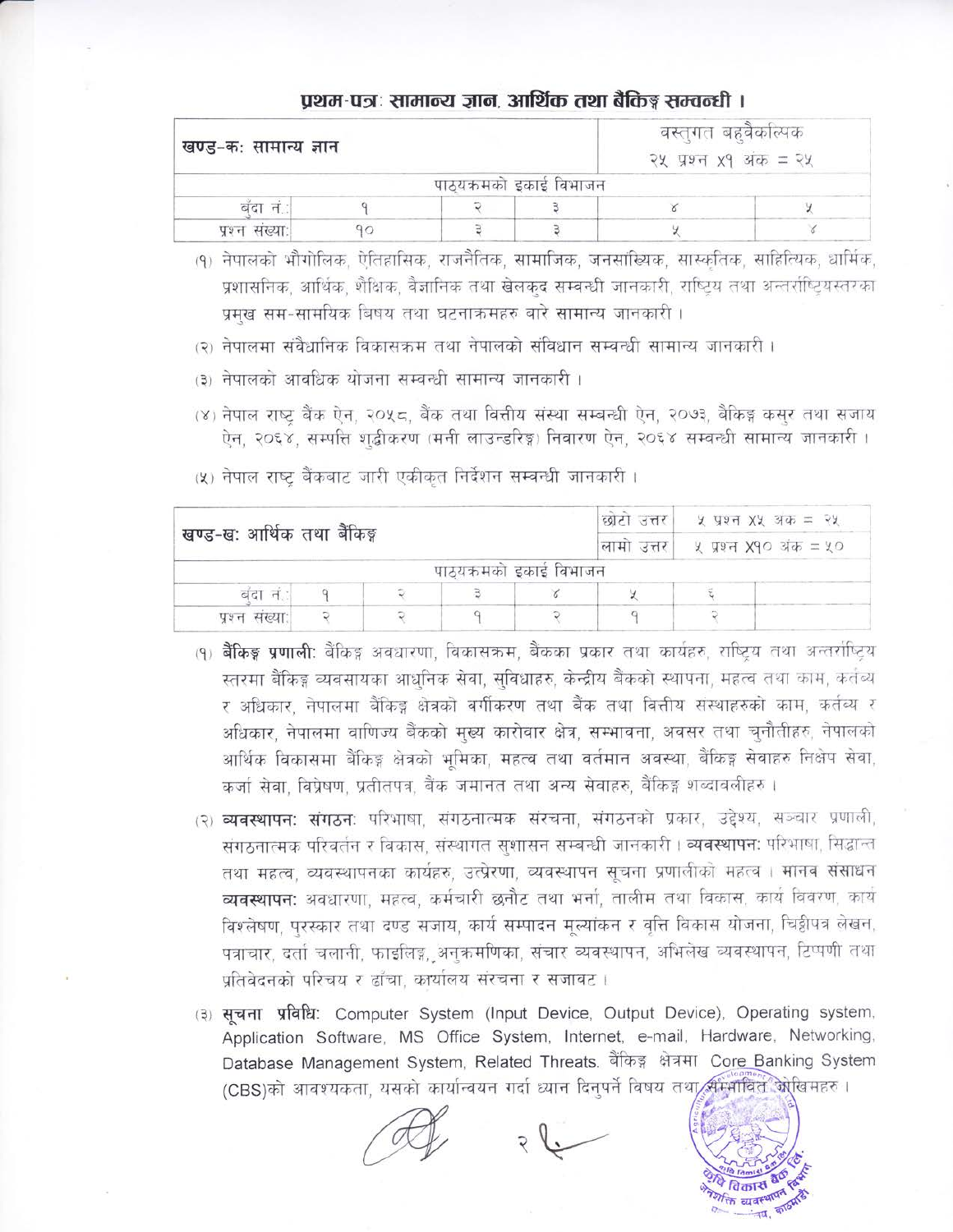- (४) अर्थशास्त्र: Macro and Micro Economic Concept and Elements, GDP, National income, Fiscal policy, Monetary policy, Interest rate, Inflation, Money market, Capital market, Government securities, Globalization, Economic liberalization.
- (५) गणित: Unitary method, Fraction, Decimal, Simple and compound interest, Percentage, Ratio and proportion, Simple and weighted average, Mean, Median, Mode, Standard deviation, Triangle, Shapes.
- (६) कृषि विकास बैंक लि.: बैंकको स्थापना, विकासक्रम, कार्यप्रकृति, दरदृष्टि, ध्येय, उद्देश्य, संगठनात्मक संरचना, कारोवारको अवस्था, वासलातको आकार, विद्यमान सबल एवं दुर्बल पक्ष तथा अवसर र चनौतिहरु बैंक तथा वित्तीय संस्थामा कार्यरत कर्मचारीले पालना गर्नपर्ने आचरण तथा अनुशासन सम्बन्धी जानकारी, कृषि विकास बैंक लि. कर्मचारी सेवा विनियमावली, २०६२।

## द्वितीय-पत्र : सेवा सम्वन्धी

|                               |  | ४ प्रश्न XX अंक = २०<br>छोटो उत्तर |                        |  |  |  |
|-------------------------------|--|------------------------------------|------------------------|--|--|--|
| Part A: Agricultural in Nepal |  | लामा उत्तर।                        | ३ प्रश्न X90 अंक = ३०  |  |  |  |
|                               |  |                                    | पाठयक्रमको इकाई विभाजन |  |  |  |
| बदा न.                        |  |                                    |                        |  |  |  |
| प्रश्न संख्या:                |  |                                    |                        |  |  |  |

#### History and Current Status of Agriculture Sector in Nepal 1.

- History of agricultural research and development in Nepal.  $1.1$
- Overview of Nepalese agriculture: Current status and scope.  $1.2$
- Agriculture Perspective Plan (APP) and its impact in Nepalese agriculture.  $1.3$
- Role of cooperatives in agriculture development in Nepal. 1.4
- Crop & Livestock insurance in Nepal: Current policies and status.  $1.5$

#### **Agriculture Research, Extension and Education**  $2.$

- Major functions of agriculture research, extension and education in Nepal.  $2.1$ 
	- Public, private, NGOs, CBOs, agricultural co-operatives and farmer groups involvement  $2.2$ in research, extension and education.
	- Institutional arrangement of agricultural research, extension and education in Nepal.  $2.3$
	- Devolution of agriculture extension system and its impact in agricultural development.  $2.4$

#### Natural Resource & Environment Conservation  $3.$

- Importance of natural resources conservation, food security, employment generation and  $3.1$ livelihood improvement in Nepal.
- Use of fertilizers and pesticides in agriculture and their implications to environment.  $3.2$
- Environmental issues and sustainability of Nepalese agriculture. 3.3
- Conservation agriculture: concept, principles and practices.  $3.4$

#### **Climate Change and Disaster-Risk Management**  $\overline{4}$ .

- Climate change and its impact in agriculture sector.  $4.1$
- Climate change adaptation and mitigation strategies of Nepal.  $4.2$
- Disaster (landslide, drought, flood, cold spell, hailstone & pest outbreak) management in 4.3 Nepal.
- Rapid urbanization and change in land use pattern and their consequences in food security, 4.4 environment conservation, employment generation and youth migration.

 $\mathbb{Z}$ 

*<sup>पु</sup>ल्य* कारालय.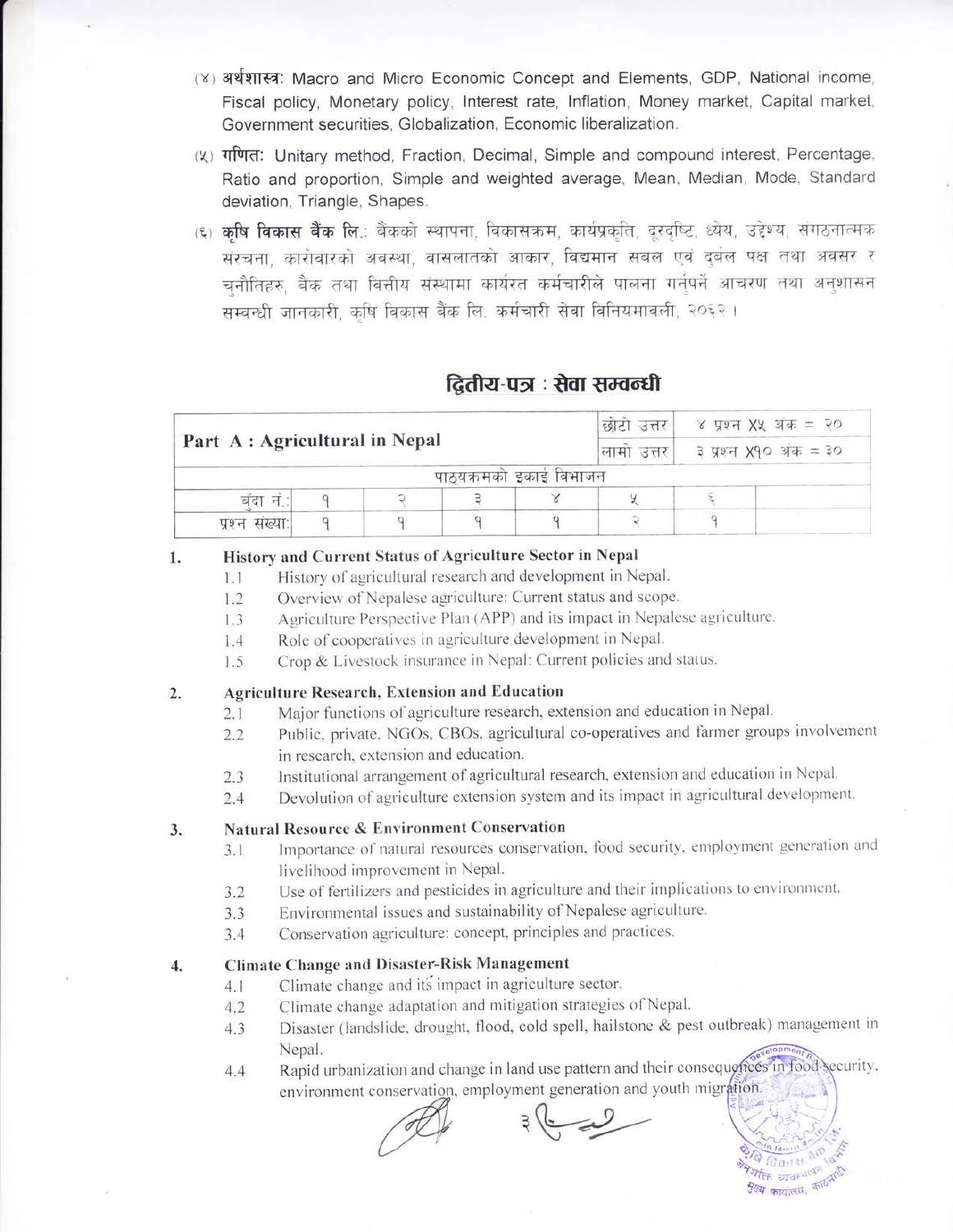#### 5. Agronomy, Horticulture, Mushroom cultivation

#### 5.1 Agronomy:

- Production practices of rice, maize, wheat, finger millet, lentil, soybean, chickpea, ⋗ pigeon pea, mungbean, horse gram, rapeseed, sunflower, groundnut, sugarcane with respect to:
	- (1) lmportance, distribution, origin and classification
	- (2) Morphology and growth stages
	- (3) Recommended varieties
	- (4) Climate and soil
	- (5) Cultural practices and post-harvest technology
- Underutilized crops and their importance in food and nutritional security

#### 5.2 Horticulture

- Cultivation practices of major horticultural crops
	- (1) Fruits: Citrus (Citrus spp.), Mango (Mangiferaindica), Litchi (Litchi chinensis), Banana (Musa acuminate), Apple (Maluspumila), Pear (Pyruscommunis) and Kiwi (Actinidadeliciosa), Dragan fruit, Avocado
	- (2) Vegetables: Potato (Solanumtuberosum), tomato (Solanumlycopersicum), chili (Capsicum frutescens), cucumber (Cucumissativus), cauliflower (Brassica oleraceavar botrytis), cabbage, radish (Raphanussativus), beans (Phaseolus vulgaris), onion (Allium cepa), grlic, Pea (Pisumsativum), pumpkin, bottle gourd, bitter gourd and broad leaf mustard (Brassica junceavarrugosa),
	- (3) Spice crops: Ginger (Zingiberofficinale), Turmeric (Curcuma longa) and Cardamom (Ammomumsubulatum)
	- (4) Flower& ornamental plants: Rose (Rosa spp.), carnation (Dianthus caryophyllus), gladiolus (Gladiolus spp.), Gerbera (Gerbera jamesonii) and other ornamental plants.
	- (5) Plantation crops: Tea (Camellia sinensis) and Arabica coffee (Coffeaarabica),
	- Techniques& practices of off seasonal vegetables production.
	- Use of plant growth regulators and hormones in horticulture

#### Mushroom cultivation 5.3

- Cultivated species of mushroom in Nepal ⋗
- Cultivation techniques of Pluerotus spp. and Agaricus spp., Shitake  $\blacktriangleright$

#### Modern technologies in agriculture 6.

- 6.1 Organic farming, soilless farming, tunnel farming, tissue culturc technology' for tuber and sapling production, high density planting, modern irrigation technologies.
- 6.2 Urban farming technologies (roof top, vertical farming and home certifien).



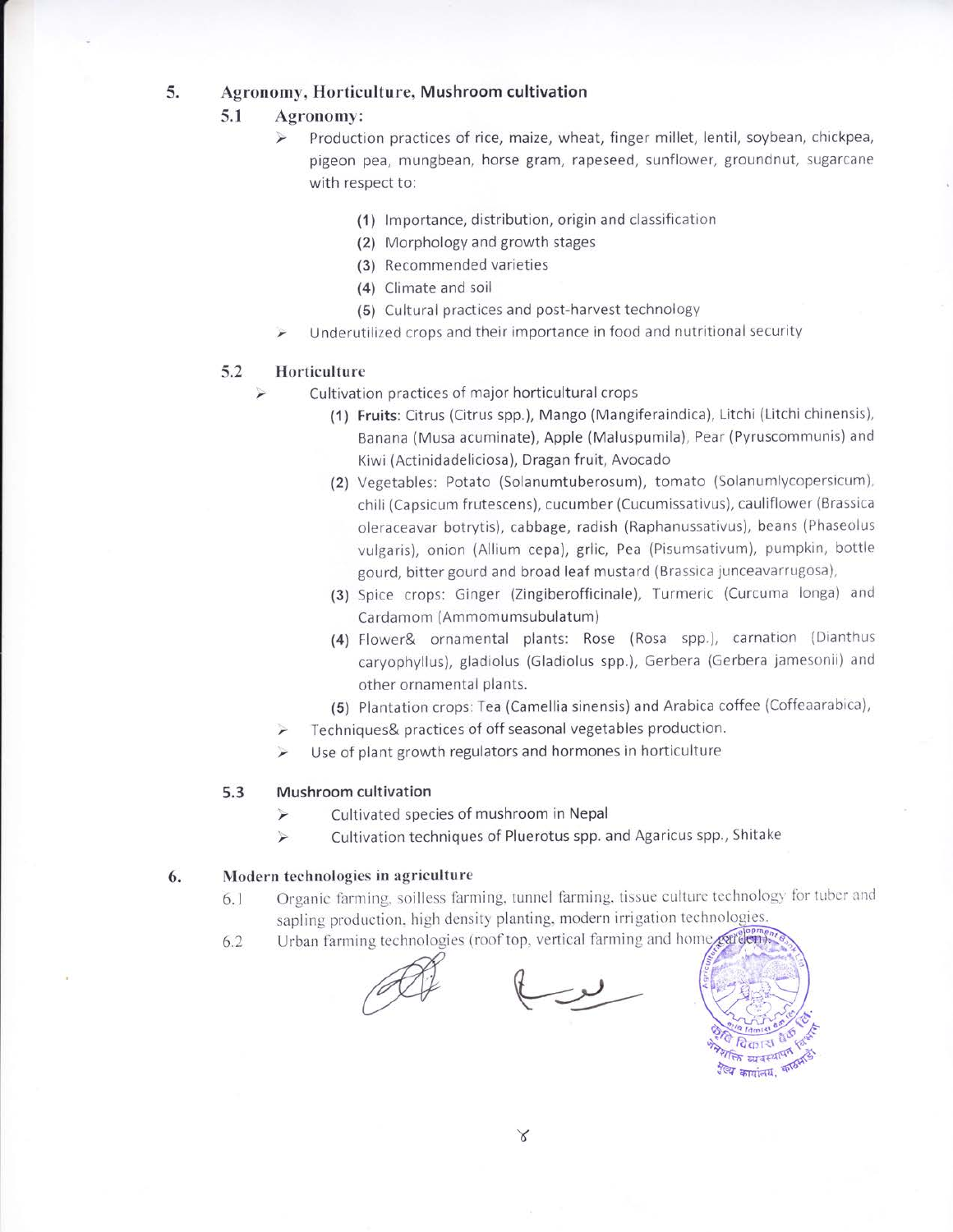# रोवा सम्वन्धी

|                              |  | ४ प्रश्न XX अंक = २०<br>छोटा उत्तर |  |                       |  |  |
|------------------------------|--|------------------------------------|--|-----------------------|--|--|
| Part B: Agricultural Banking |  | लामा उत्तर।                        |  | ३ प्रश्न X90 अंक = ३० |  |  |
|                              |  | पाठयक्रमको इकाई विभाजन             |  |                       |  |  |
| बंदा न.                      |  |                                    |  |                       |  |  |
| प्रश्न संख्या:               |  |                                    |  |                       |  |  |

#### Nepal's Agriculture, Plan, Policies, Strategies, and Trade in Agriculture 1.

1.1 Concept, goals, target and strategies of current periodic plan focusing in agrisector.

1.2 Agriculture Development Strategy (ADS), 2015-2035 AD: vision, mission, target, components and its salient features, implementation status of ADS, supporting projects and institutional arrangement.

- 1.3 Comparative advantage, agriculture commercialization and trading of Nepalese agricultural products.
- L.4 lmport/export situation of agricultural commodities in Nepal.
- 1.5 Contribution of ADBL for agriculture promotion in Nepal
- 1.6 Agricultural cooperatives in Nepal; their status and challenges
- 1.7 Agricultural credit flow in Nepal; its importance, challenges and present status

#### 2. Agricultural Technology and Management

- 2.1 Importance of crop diversification and commercialization in Nepal.
- 2.2 Strategies for commercialization of high value low volume commodities.
- 2.3 Concept of soil fertility and productivity.
- 2.4 Concept of Integrated Plant Nutrient System (IPNS) and its significance.
- 2.5 Agricultural Management Information System (AMIS) in Nepal
- 2.6 Role of information and communication technology (lCT) in agriculture development.
- 2.7 Concept of agriculture mechanization & its importance on agriculture commercialization.

### 3. Post-harvest Technology in Agriculture

- 3.1 Introduction and importance of post-harvest technology.
- 3.2 Role of post-harvest management in assuring the quality & safety of agricultural commodities.
- 3.3 Causes of post-harvest loss and their management.
- 3.4 Preservation &Storage of Vegetables and fruits: principles, importance and different storage structures.
- 3.5 Storage of cereal &pulses: principles, importance and different storage structures.

# 4. Agriculture Marketing, High value crops, value/Supply chain Management

- 4.1 Agricultural markets and marketing in Nepal'
- 4.2 Linkage of agro-industries with agriculture production and marketing.
- 4.3 Meaning, scope and promotion of high value agricultural crops